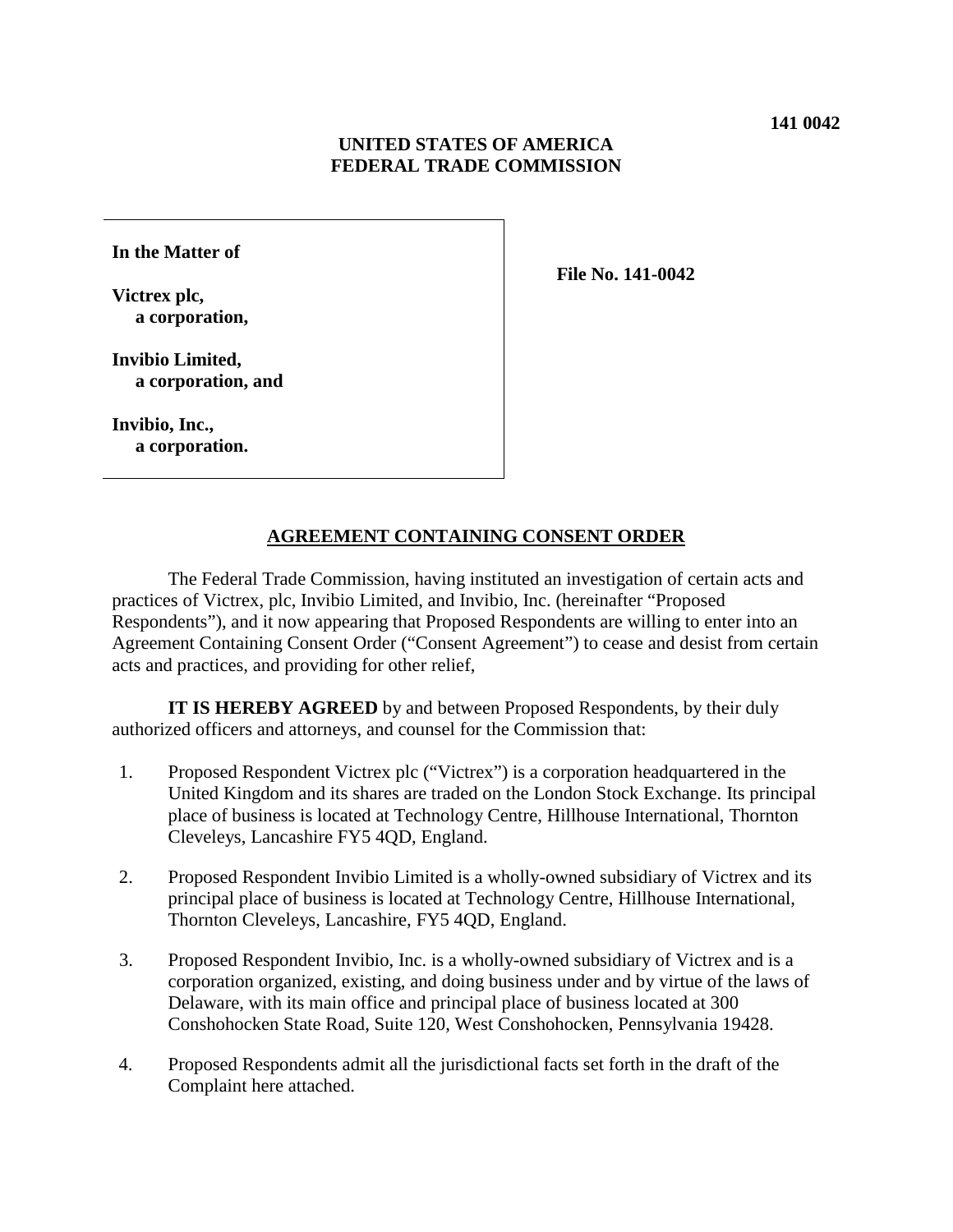#### *In re Victrex* Page **2** of **5**

- 5. Proposed Respondents waive:
	- a. any further procedural steps;
	- b. any requirement that the Commission's Decision and Order, attached hereto and made a part hereof, contain a statement of findings of fact and conclusions of law;
	- c. all rights to seek judicial review or otherwise to challenge or contest the validity of the Decision and Order entered pursuant to this Consent Agreement; and
	- d. any claim under the Equal Access to Justice Act.
- 6. This Consent Agreement is for settlement purposes only and does not constitute an admission by Proposed Respondents that they have violated the law as alleged in the draft of the Complaint, or that the facts as alleged in the draft of the Complaint, other than jurisdictional facts, are true.
- 7. By signing this Consent Agreement, Proposed Respondents represent and warrant that they can fulfill the terms of the Consent Agreement and accomplish the full relief contemplated by the Decision and Order and that all parents, subsidiaries, affiliates, and successors necessary to effectuate the full relief contemplated by this Consent Agreement are within their control and are bound thereby as if they had signed this Consent Agreement and were made parties to this proceeding and to the Decision and Order.
- 8. Proposed Respondents have read the draft of the Complaint and the Decision and Order contained in this Consent Agreement. Proposed Respondents understand that after the Commission issues the Decision and Order, Proposed Respondents will be required to file one or more compliance reports showing that they have fully complied with the Decision and Order.
- 9. This Consent Agreement shall not become part of the public record of this proceeding unless and until it is accepted by the Commission. If the Commission accepts this Consent Agreement, the Commission will place the Consent Agreement on the public record for a period of thirty (30) days and publicly release information in respect thereto. Thereafter, pursuant to the provisions of Commission Rule 2.34, 16 C.F.R. § 2.34, the Commission may withdraw its acceptance of the Consent Agreement, so notify the Proposed Respondents, and take such other action as it may consider appropriate; or, without further notice to the Proposed Respondents, issue and serve its Decision and Order in disposition of the proceeding and make information public with respect thereto.
- 10. Proposed Respondents agree to comply with the terms of the proposed Decision and Order from the date they sign this Consent Agreement; *provided, however,* that Proposed Respondents will have no obligation to comply with the terms of the proposed Decision and Order in the event the Commission withdraws its acceptance of this Consent Agreement. Proposed Respondents also understand they may be liable for civil penalties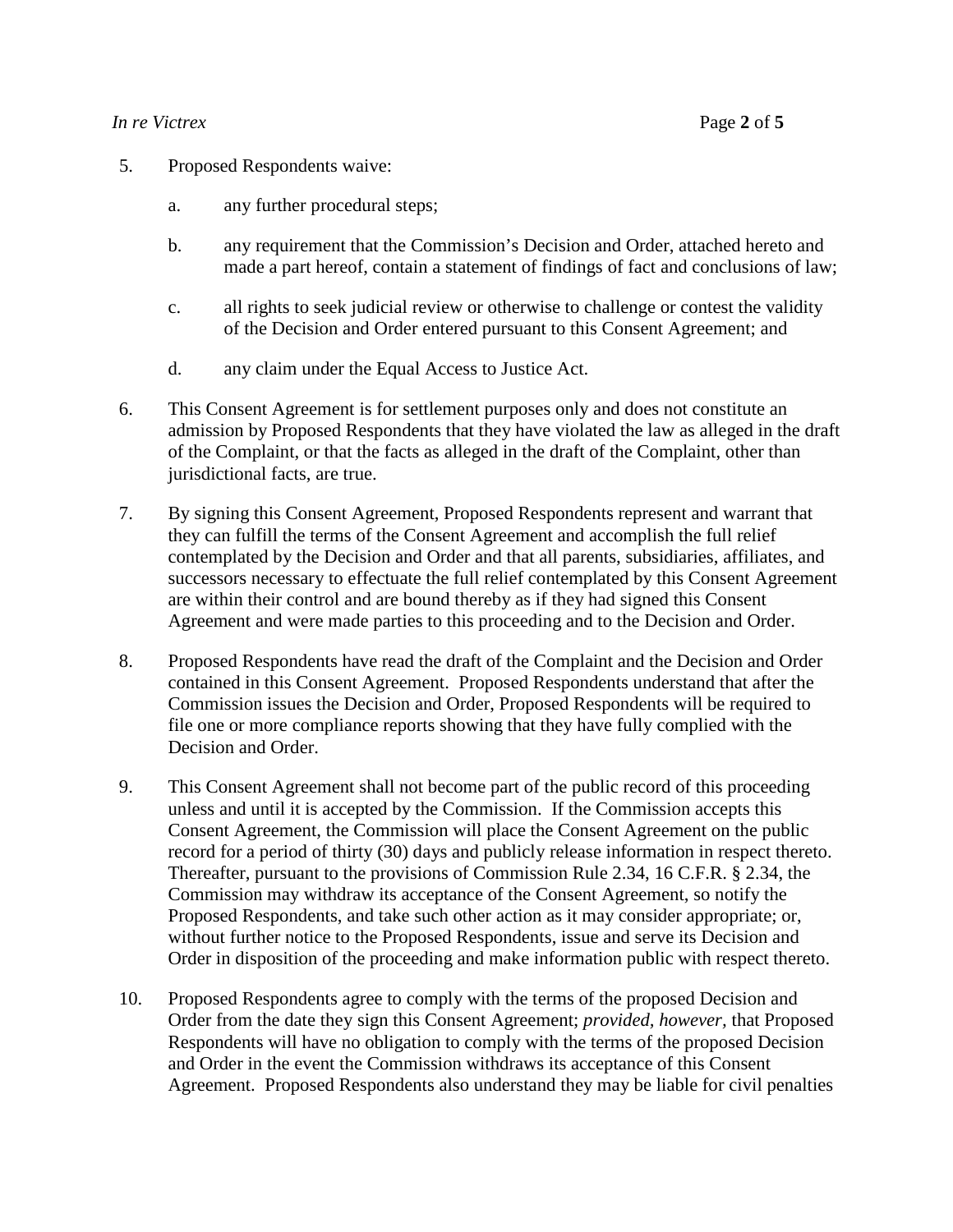in the amount provided by law for each violation of the Decision and Order after it becomes final and effective.

- 11. When final, the Decision and Order shall have the same force and effect and may be altered, modified or set aside in the same manner and within the same time as provided by statute for other orders. The Decision and Order shall become final upon service. Delivery of the Decision and Order to Proposed Respondents by any means specified in Commission Rule 4.4(a), 16 C.F.R. § 4.4(a) – including, without limitation, delivery to an office within the United States of the counsel for Proposed Respondents listed on this Consent Agreement – shall constitute service. Proposed Respondents waive any right they may have to any other manner of service. Proposed Respondents also waive any right they may otherwise have to service of any Appendices attached or incorporated by reference into the Decision and Order if Proposed Respondents are already in possession of copies of such Appendices; and Proposed Respondents further agree that they are bound to comply with, and will comply with, the Decision and Order to the same extent as if they had been served with copies of such Appendices.
- 12. The Complaint may be used in construing the terms of the Decision and Order. No agreement, understanding, representation, or interpretation not contained in the Decision and Order or the Consent Agreement may be used to limit or contradict the terms of the Decision and Order.
- 13. Proposed Respondents shall submit an initial report, pursuant to Commission Rule 2.33, 16 C.F.R § 2.33, within thirty (30) days of the date on which they execute this Consent Agreement, and shall submit subsequent reports every sixty (60) days thereafter until the Decision and Order is issued. Each report shall be signed by the Proposed Respondents and shall set forth in detail the manner in which the Proposed Respondents have to date complied, are complying, and will comply with the Decision and Order. Such reports will not become part of the public record unless and until the Commission accepts for public comment the Consent Agreement and the Decision and Order. Each such report shall include the name, title, business address, e-mail address, and business telephone number of the officer(s) or director(s) designated by each Respondent to design, maintain, and operate its Antitrust Compliance Program.
- 14. The reports referenced in the paragraph above shall be verified by a notarized signature or sworn statement, or self-verified in the manner set forth in 28 U.S.C. § 1746. Pursuant to Commission Rule 2.41(a), Proposed Respondents shall file an original and one copy of all compliance reports with the Commission. Proposed Respondents shall file the original report with the Secretary of the Commission and shall send one copy via electronic mail directly to the Bureau of Competition's Compliance Division at bccompliance@ftc.gov.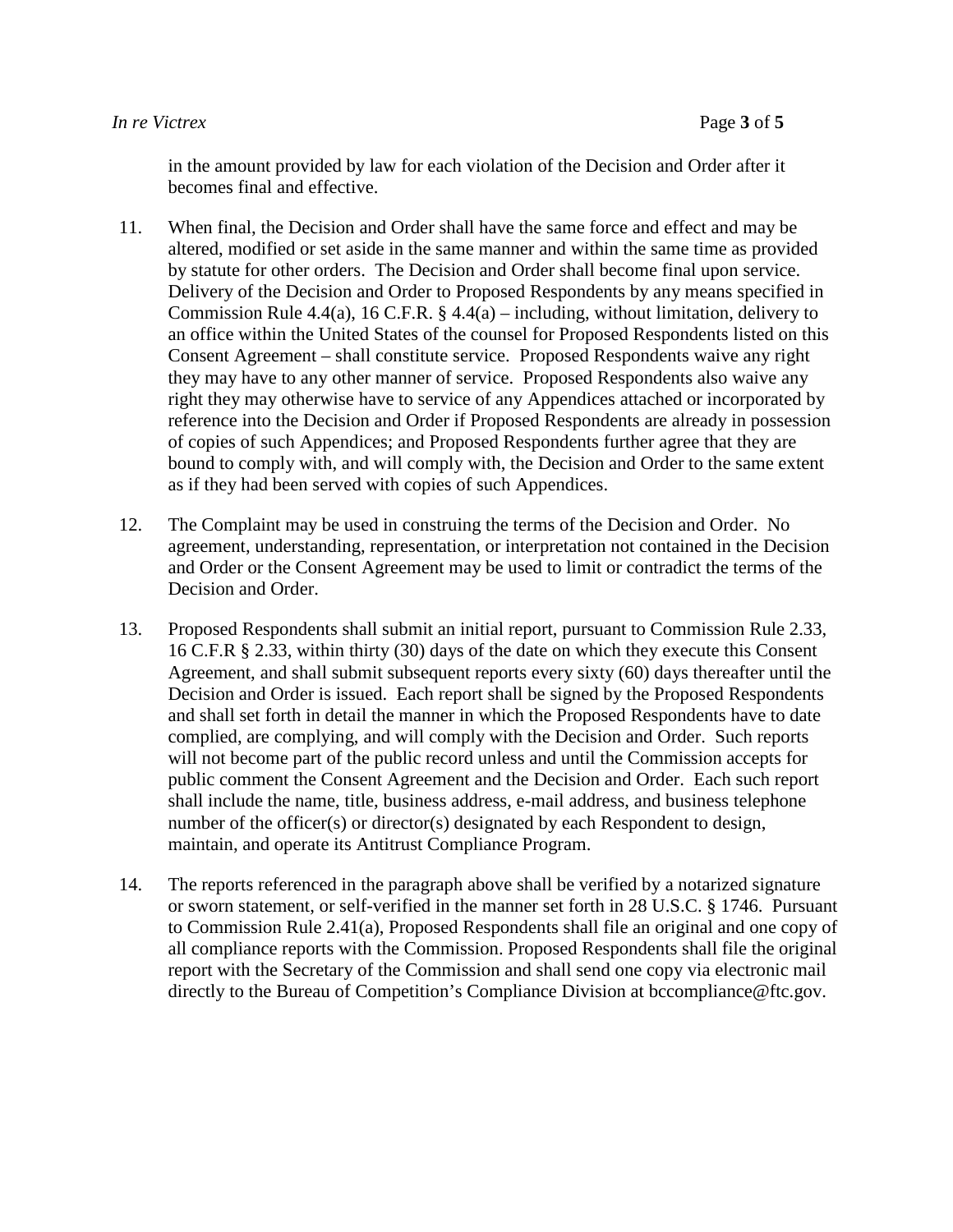# **PROPOSED RESPONDENTS**

<u> 1989 - Johann Stein, mars an de Brasilia (b. 1989)</u>

David Hummel Chief Executive Officer VICTREX PLC

Dated: \_\_\_\_\_\_\_\_\_\_\_\_\_\_\_\_\_\_\_\_\_

David Hummel Chief Executive Officer INVIBIO LIMITED

Dated: \_\_\_\_\_\_\_\_\_\_\_\_\_\_\_\_\_\_\_\_\_

David Hummel President INVIBIO, INC.

Dated: \_\_\_\_\_\_\_\_\_\_\_\_\_\_\_\_\_\_\_\_\_

Barbara Sicalides Pepper Hamilton LLP Counsel for Victrex plc, Invibio Limited, and Invibio, Inc.

the control of the control of the control of

Dated: \_\_\_\_\_\_\_\_\_\_\_\_\_\_\_\_\_\_\_\_\_